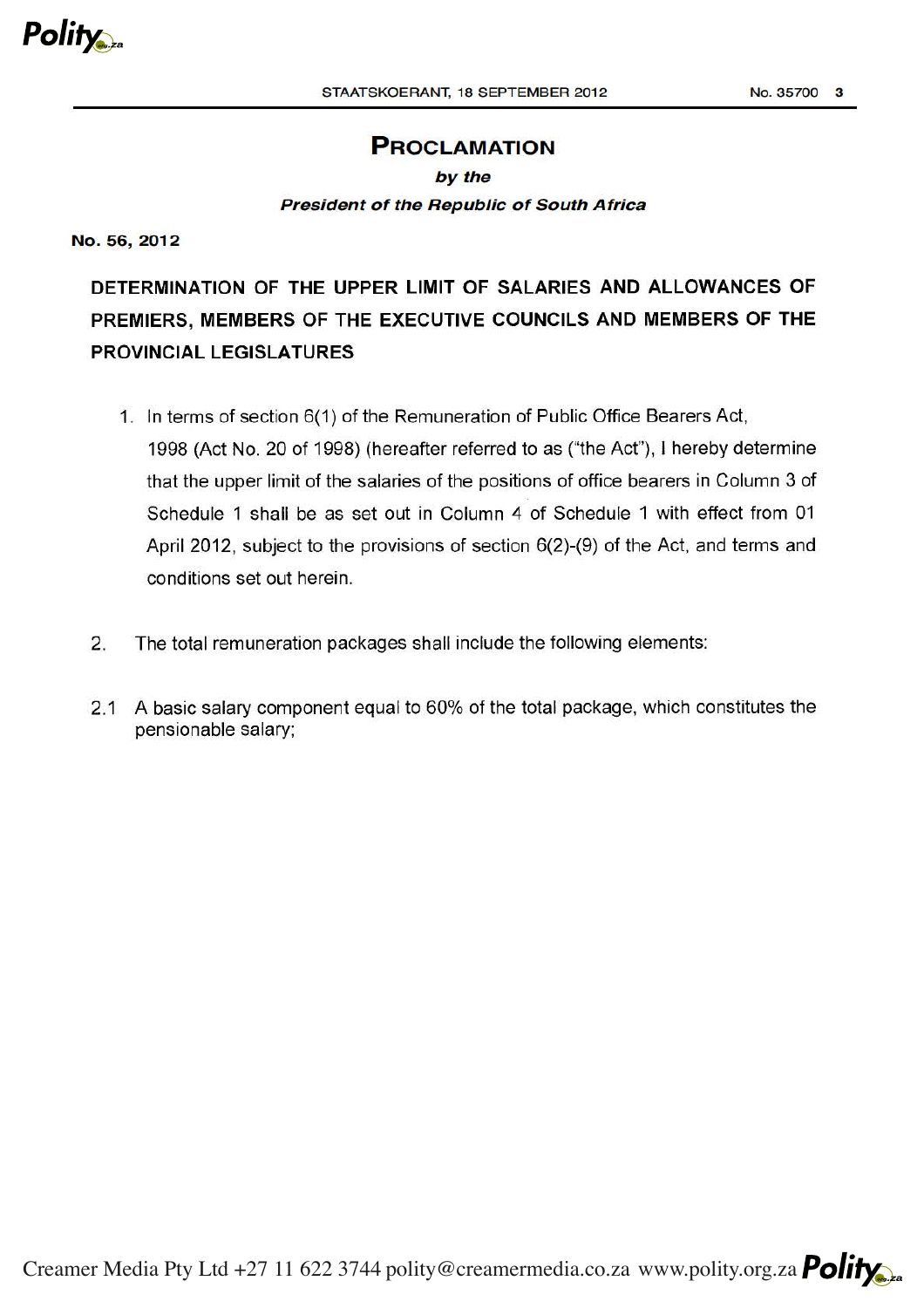**Polity** 

- 2.2 An amount of R120 000 per annum, which is an amount which section 8 (1) (d) of the Income Tax Act, 1962, applies. This amount is included in the basic salary component;
- 2.3 An employer's pension benefit contribution equal to 22.5% of pensionable salary; and
- 2.4 A flexible portion for the remaining amount of the total remuneration.
- 3 The remaining 32% of the employer's pension benefit contribution will not form part of the total remuneration package. The state will contribute the cash on an annual basis into the pension fund.
- 4 Proclamation No.44, published in the Government Gazette No. 35653 of 03 September 2012, is hereby revoked.

Given under my Hand at  $\ldots$ ...... Pretoria $\ldots$  ... ... on this  $\ldots$  ... ... day of  $\ldots$ . September................. Two thousand and twelve.

**PRESIDENT**